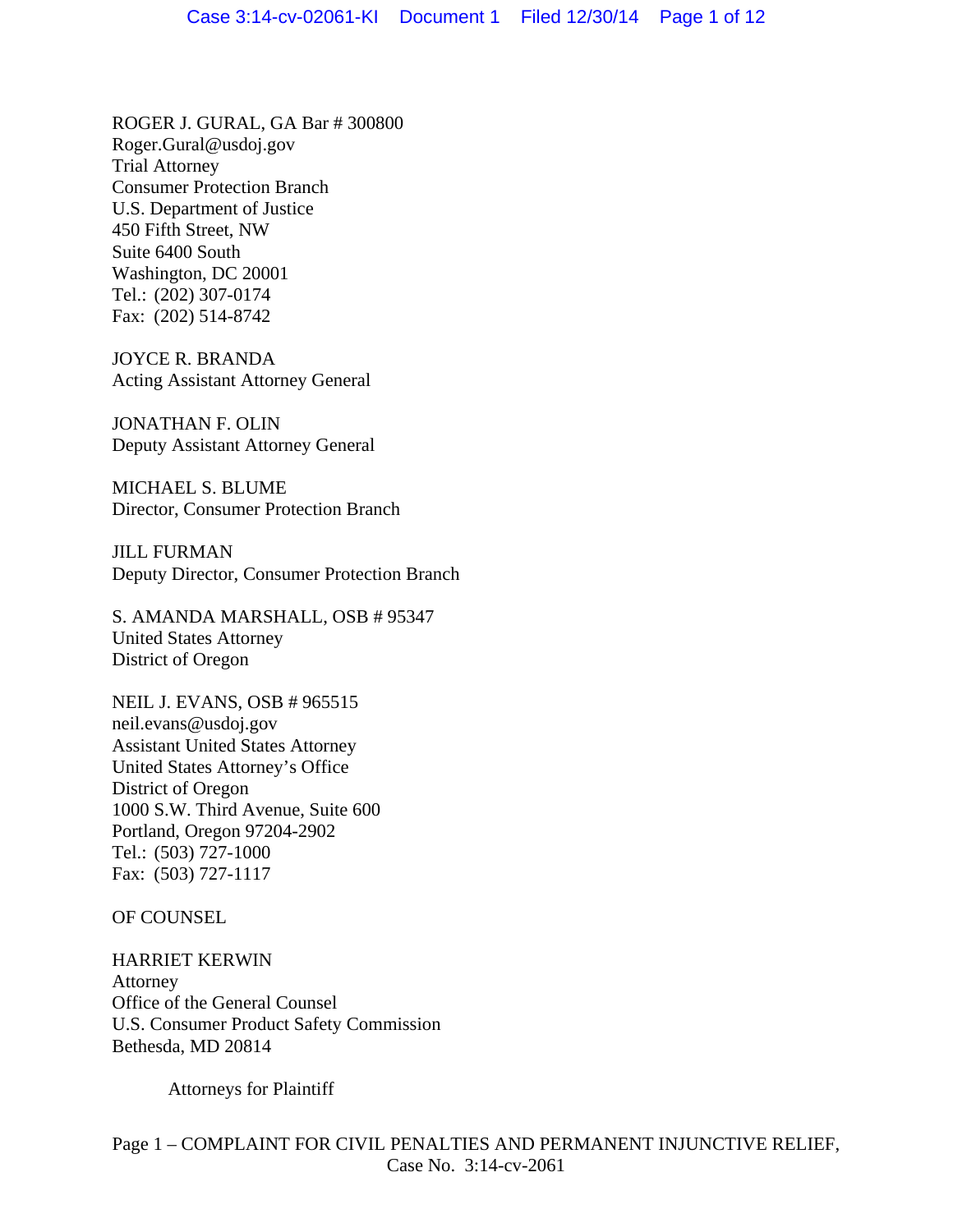# UNITED STATES DISTRICT COURT DISTRICT OF OREGON PORTLAND DIVISION

### **UNITED STATES OF AMERICA**,

Case No. 3:14-cv-2061

Plaintiff,

# COMPLAINT FOR CIVIL PENALTIES AND PERMANENT INJUNCTIVE RELIEF

v.

## **GERBER LEGENDARY BLADES**, a division of **FISKARS BRANDS, INC.**, a Wisconsin corporation,

Defendant.

Plaintiff, United States of America, by its undersigned attorneys, alleges:

## **INTRODUCTION**

1. This action is brought by the United States of America under the Consumer

Product Safety Act ("CPSA"), 15 U.S.C. § 2051 *et seq*.

2. The United States of America seeks civil penalties against Gerber Legendary

Blades, a division of Fiskars Brands, Inc., ("Fiskars") pursuant to 15 U.S.C. §§ 2064(b),

2068(a)(4), and 2069, on the grounds that Fiskars knowingly failed to immediately report to the

United States Consumer Product Safety Commission ("Commission" or "CPSC") upon receiving

information that reasonably supported the conclusion that Fiskars' Gator Combo Axe ("Gator

Combo Axe") product:

- a. created an unreasonable risk of serious injury and death, or
- b. contained a defect that could create a substantial product hazard.

3. Specifically, the United States seeks penalties because Fiskars failed to report on a timely basis that the knife in the Gator Combo Axe handle could and did dislodge from the Gator Combo Axe's handle when the Gator Combo Axe was in use, causing serious injuries to

## Page 2 – COMPLAINT FOR CIVIL PENALTIES AND PERMANENT INJUNCTIVE RELIEF, Case No. 3:14-cv-2061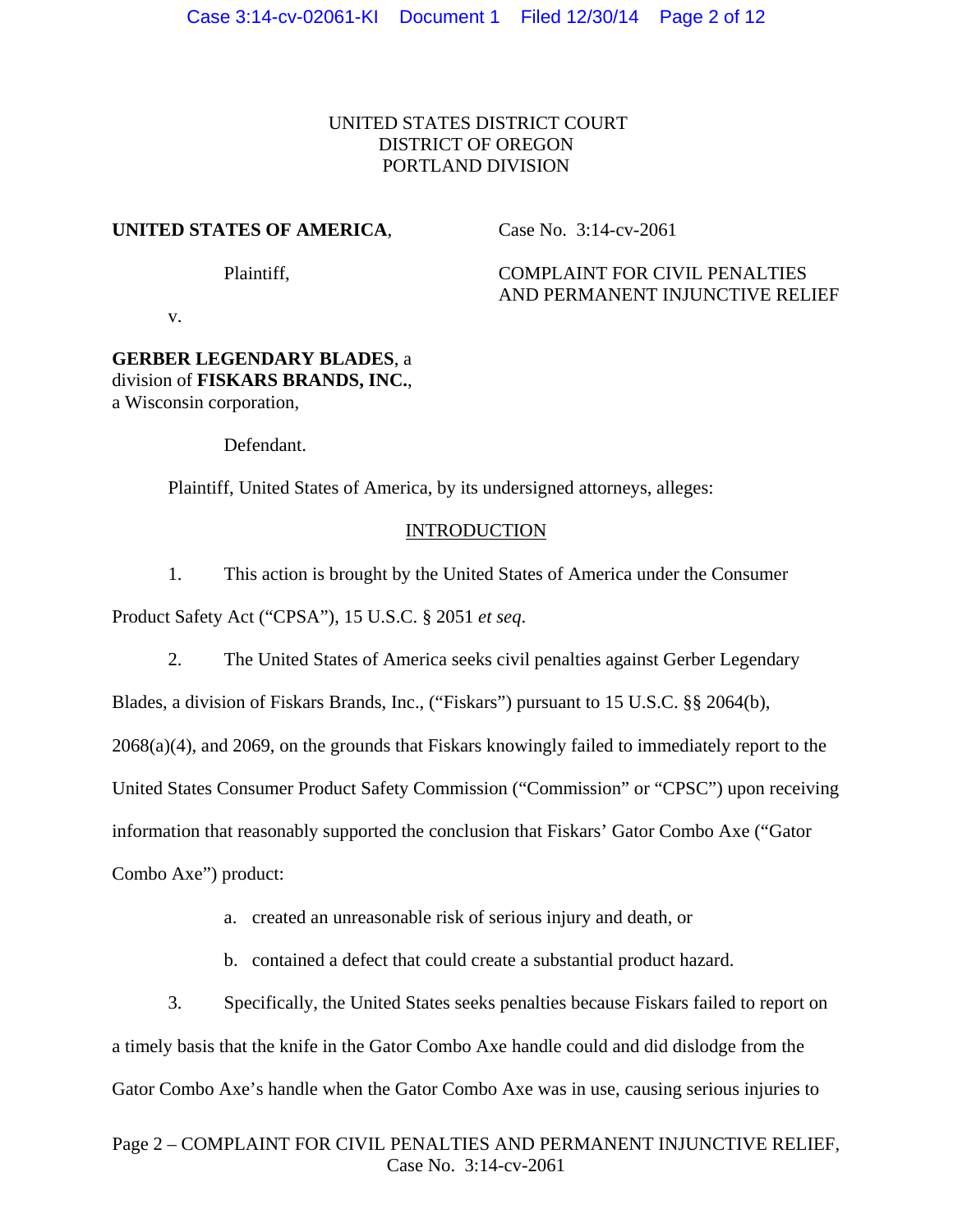### Case 3:14-cv-02061-KI Document 1 Filed 12/30/14 Page 3 of 12

consumers, including lacerations requiring stitches, permanent nerve damage, and surgery to repair severed tendons. Notwithstanding its actual and presumed knowledge of the nature and number of knife dislodging incidents and the seriousness of the resulting injuries, Fiskars never reported to the CPSC and provided no information about the Gator Combo Axe to the CPSC until October 20, 2010.

4. The United States also seeks injunctive relief pursuant to 15 U.S.C. §§ 2064(b), 2068(a)(4), and 2071(a), to restrain Fiskars from violating the CPSA reporting requirement.

#### JURISDICTION AND VENUE

5. This Court has jurisdiction over this action pursuant to 28 U.S.C. §§ 1331, 1345, 1355(a) and 15 U.S.C. § 2071(a).

6. Venue in the District of Oregon is proper under 28 U.S.C. §§ 1391(b), (c) and 1395(a).

#### DEFENDANT

7. Fiskars is a corporation located in Madison, Wisconsin, existing under the laws of the State of Wisconsin. Fiskars is registered with the State of Oregon as a foreign business corporation with its principal place of business at 14200 SW 72nd Avenue in Portland, Oregon.

8. Gerber Legendary Blades is a business division of Fiskars and is registered with the State of Oregon as an assumed business name with its principal place of business at 14200 SW 72nd Avenue in Portland, Oregon.

9. From at least March 2004 to and including October 20, 2010, Fiskars conducted business in Portland, Oregon, within this District, related to the importation, manufacture, and distribution of the Gator Combo Axes.

# Page 3 – COMPLAINT FOR CIVIL PENALTIES AND PERMANENT INJUNCTIVE RELIEF, Case No. 3:14-cv-2061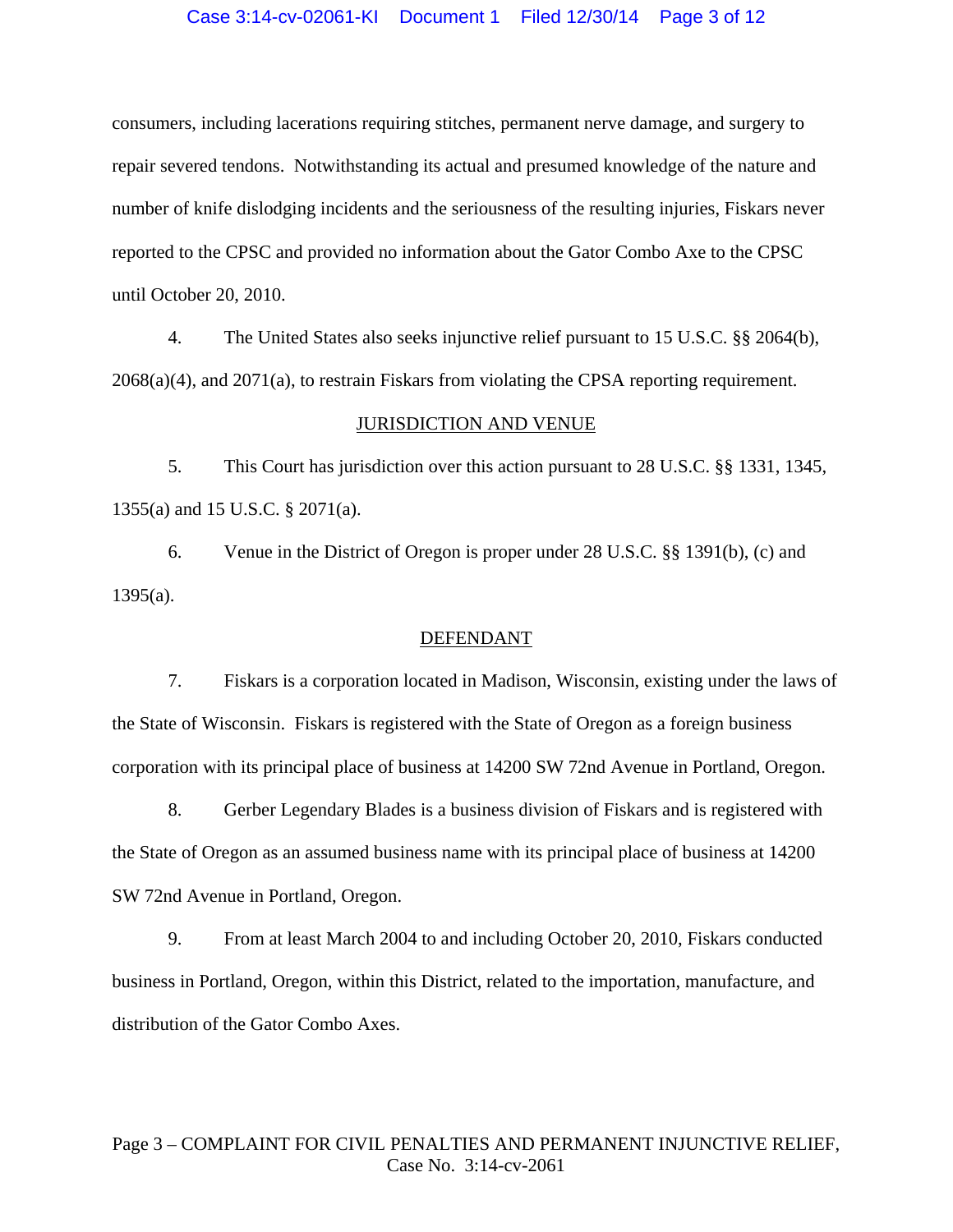### Case 3:14-cv-02061-KI Document 1 Filed 12/30/14 Page 4 of 12

10. At all times relevant hereto, Fiskars was a "manufacturer" (the definition of which includes any person who imports a consumer product) of the Gator Combo Axe as defined in 15 U.S.C. § 2052(a)(11).

11. Fiskars manufactured and distributed the Gator Combo Axe under the Gerber Legendary Blades brand for sale to consumers for: (a) use in or around a permanent or temporary household or residence, in recreation; or (b) for the personal use, consumption or enjoyment of a consumer in or around a permanent or temporary household or residence, in recreation, or otherwise. Each Gator Combo Axe is a "consumer product" as that term is defined in 15 U.S.C. § 2052(a)(5).

#### CONSUMER PRODUCT SAFETY ACT

12. This action is brought by the United States of America on behalf of the Commission. The Commission is an independent federal agency created to protect the public against unreasonable risks of injury from consumer products. The Commission enforces the CPSA. The principal offices of the Commission are at 4330 East West Highway, Bethesda, Maryland, 20814. 16 C.F.R. § 1000.4(a).

13. Under the CPSA, every manufacturer of a consumer product distributed in commerce is required to "immediately inform the Commission" of certain information. 15 U.S.C. § 2064(b).

14. Under the CPSA, "[e]very manufacturer of a consumer product . . . distributed in commerce . . . who obtains information which reasonably supports the conclusion that such product . . . contains a defect which could create a substantial product hazard . . . shall immediately inform the Commission . . . of such defect" unless the manufacturer "has actual knowledge that the Commission has been adequately informed of such defect . . . ." 15 U.S.C.

## Page 4 – COMPLAINT FOR CIVIL PENALTIES AND PERMANENT INJUNCTIVE RELIEF, Case No. 3:14-cv-2061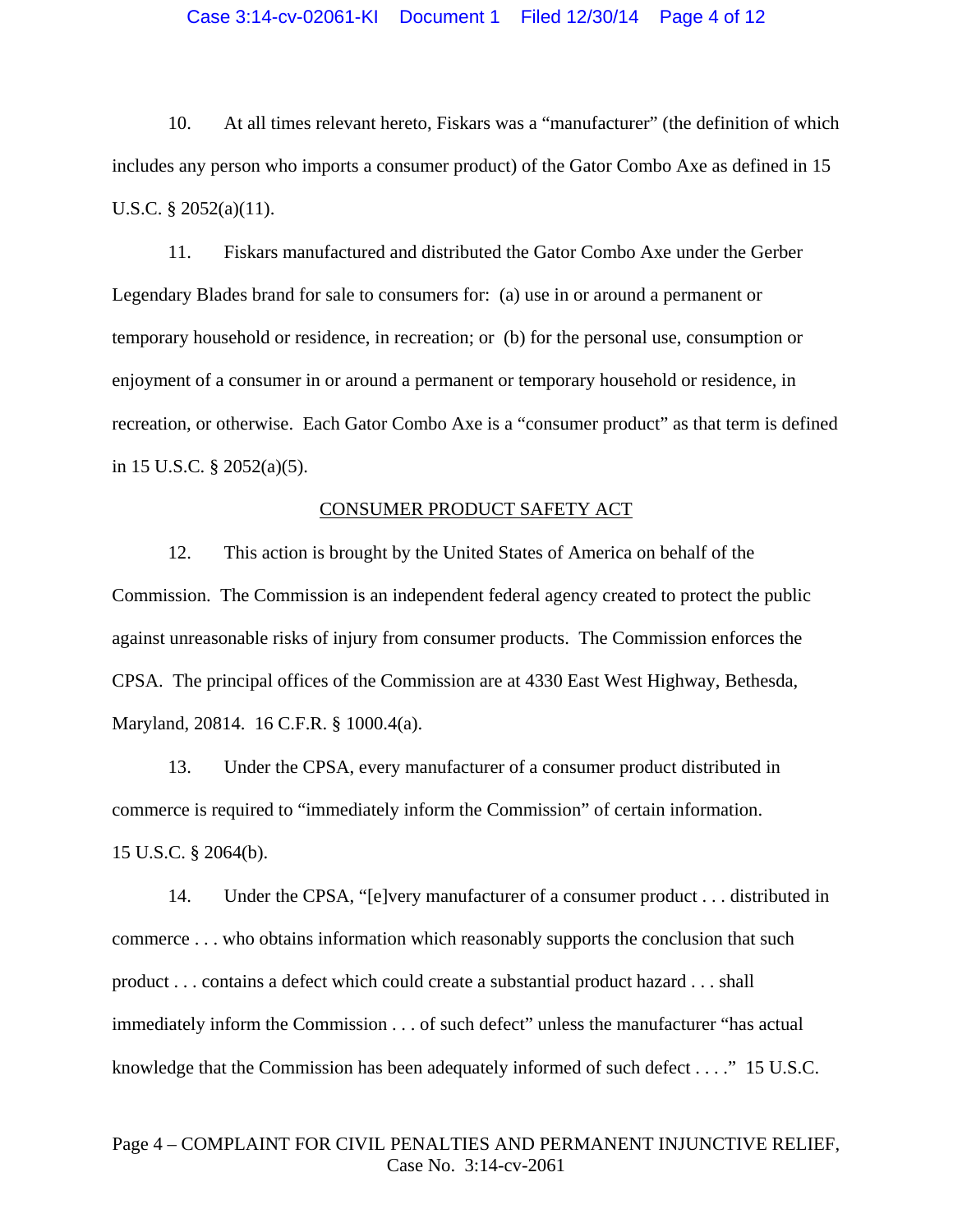### Case 3:14-cv-02061-KI Document 1 Filed 12/30/14 Page 5 of 12

§ 2064(b)(3). The CPSA defines "substantial product hazard" at 15 U.S.C. § 2064(a)(2) as a product defect that "creates a substantial risk of injury to the public."

15. The CPSA also requires that "[e]very manufacturer of a consumer product . . . distributed in commerce . . . who obtains information which reasonably supports the conclusion that such product . . . creates an unreasonable risk of serious injury or death, shall immediately inform the Commission of such . . . risk" unless the manufacturer "has actual knowledge that the Commission has been adequately informed . . . of such risk." 15 U.S.C. § 2064(b)(4).

16. The CPSC has defined "serious injury or death" to include any significant injury, including injuries necessitating medical or surgical treatment and lacerations requiring sutures. 16 C.F.R. § 1115.6(c).

17. Under the Commission's regulations, "immediately" means "within 24 hours" after a company has obtained the requisite information regarding a defect or unreasonable risk. 16 C.F.R. § 1115.14(e). The regulations permit initial reports to be made by telephone to the CPSC's headquarters in Bethesda, Maryland. 16 C.F.R. § 1115.13(b), (c). Reports may also be made in writing and sent to the agency's Office of Compliance and Enforcement. *Id.*

18. The failure to furnish information required by 15 U.S.C. § 2064(b) is a prohibited act under the CPSA. 15 U.S.C. § 2068(a)(4).

19. Any person who knowingly violates 15 U.S.C. § 2068 is subject to civil penalties. 15 U.S.C. § 2069(a)(1). The CPSA defines "knowingly" as "(1) the having of actual knowledge, or (2) the presumed having of knowledge deemed to be possessed by a reasonable man who acts in the circumstances, including knowledge obtainable upon the exercise of due care to ascertain the truth of representations." 15 U.S.C. § 2069(d).

## Page 5 – COMPLAINT FOR CIVIL PENALTIES AND PERMANENT INJUNCTIVE RELIEF, Case No. 3:14-cv-2061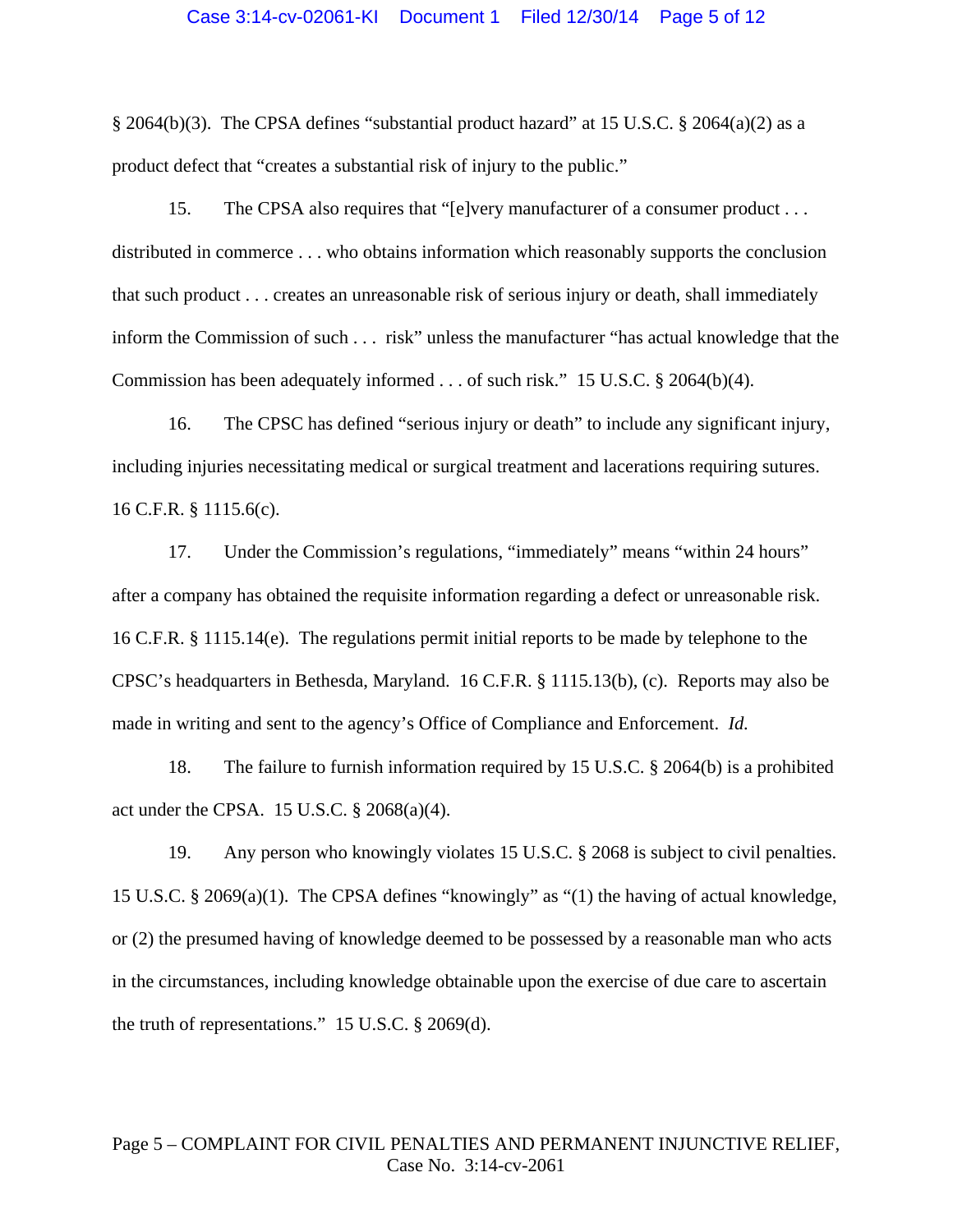#### FACTS

20. The Gator Combo Axes were designed by Fiskars in 2003 or 2004 and manufactured in Taiwan.

21. From about March 2005 to about March 2011, Fiskars imported approximately 103,000 Gator Combo Axes from Taiwan into the United States through its Gerber division in Portland, Oregon.

22. From about March 2005 to about March 2011, Fiskars also distributed approximately 103,000 Gator Combo Axes, to retail sporting good chains and stores throughout the United States.

23. The overall length of a Gator Combo Axe is approximately 8.75 inches long. A Gator Combo Axe's head measures approximately 4.75 inches x 2.7 inches. Each Gator Combo Axe's handle is hollow and contains a 7-inch long knife. A magnet is affixed to the inside of the end cap on the Gator Combo Axe's handle. The end cap magnet aligns with a magnet affixed to the outside of the knife's handle.

24. A Fiskars employee inspected the first shipment of 108 Gator Combo Axes in or about March of 2004 and prepared a report describing, in part, the bonding of the Gator Combo Axe's magnets to the Gator Combo Axe assembly and the fit and security of the knife within the Gator Combo Axe handle.

25. On or around December 2005, Fiskars received information from a consumer that the knife fell out of the Gator Combo Axe handle stabbing the consumer in the hand while the consumer used the Gator Combo Axe to hammer in tent stakes.

26. On or around December 30, 2005, Fiskars logged a warranty claim from a consumer indicating the Gator Combo Axe's magnets were very weak and the knife was lost.

## Page 6 – COMPLAINT FOR CIVIL PENALTIES AND PERMANENT INJUNCTIVE RELIEF, Case No. 3:14-cv-2061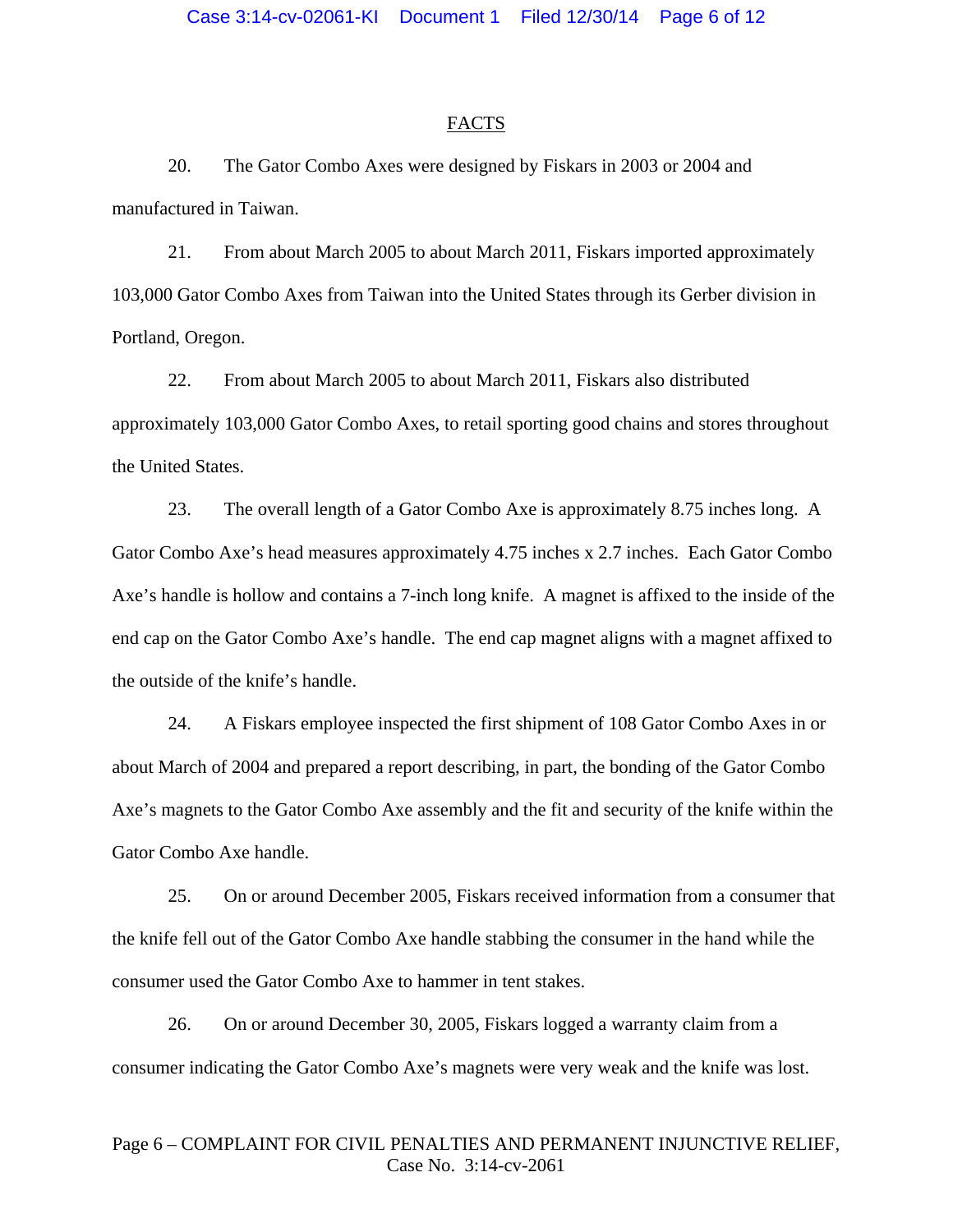### Case 3:14-cv-02061-KI Document 1 Filed 12/30/14 Page 7 of 12

27. In or around May 2006, Fiskars received a call from a consumer indicating that the knife dislodged from the Gator Combo Axe and injured him.

28. In or around June 2006, a Fiskars employee examined the magnets on an incoming lot of products. During the examination, this employee smacked a small number of Gator Combo Axes on a pallet and concluded, among other things, that the magnets and knives stayed in place.

29. In or around July 2006, Fiskars received information from another consumer that the consumer was injured by the knife when it dislodged from the Gator Combo Axe handle as the consumer was using the Gator Combo Axe to hammer tent stakes into the ground.

30. On or around January 7, 2008, Fiskars logged a warranty call from a consumer noting the product would not hold the knife and the knife was lost.

31. On or around December 18, 2008, Fiskars logged a warranty call from a consumer, noting that the knife was lost from the handle and the magnets were not that strong.

32. In or around April 2009, Fiskars was served with a lawsuit filed by a consumer alleging that the Gator Combo Axe caused the consumer to sustain "severe and permanent injuries" to his wrist, including nerve damage, because the knife released from the Gator Combo Axe when the consumer was using the Gator Combo Axe to pound in tent stakes.

33. In or around August 2009, Fiskars received a letter from a consumer informing Fiskars that she "had a serious accident with your Gator Combo Axe, which [she] feels was due to a flaw in its design." This letter also contained an illustration of the incident depicting how the magnets failed to hold the knife in place when the Gator Combo Axe came into contact with a log; how the knife fell out of the handle towards the log on the upswing of the Gator Combo Axe as the consumer raised the Gator Combo Axe; and how the consumer's arm was stabbed by

## Page 7 – COMPLAINT FOR CIVIL PENALTIES AND PERMANENT INJUNCTIVE RELIEF, Case No. 3:14-cv-2061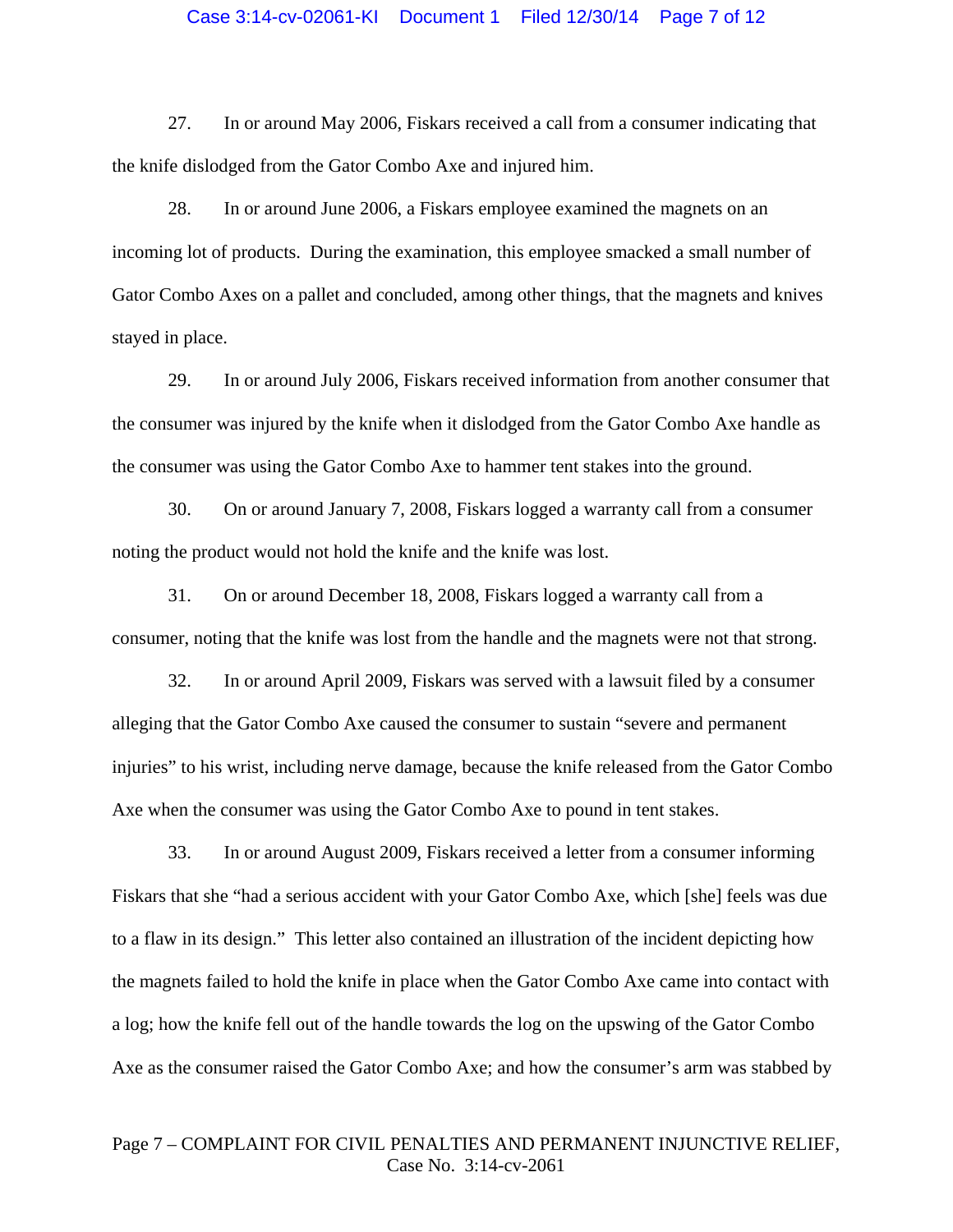### Case 3:14-cv-02061-KI Document 1 Filed 12/30/14 Page 8 of 12

the knife on the downswing as the knife was caught between the log and her wrist causing a deep laceration requiring stitches. In this letter, the consumer wrote that she "strongly urges[s] you to recall and discontinue this product ASAP."

34. The August 2009 consumer letter also advised Fiskars that the consumer read reviews of the Gator Combo Axe on the website of a national retailer that indicated other consumers appeared to have had the same problems with the Gator Combo Axe as she had. By August 2009, the retailer's website referenced by the consumer contained at least nine separate incident reports from consumers who noted that the knife "easily" fell out of the handle. One consumer noted on the website that he received a "nice puncture wound" while setting tent stakes, due to the failure of the magnets to hold the knife in the handle.

35. In or around February 2010, Fiskars was notified by an attorney representing a consumer that the knife in the Gator Combo Axe "suddenly and spontaneously released from the handle of the axe and fell toward the ground, knife tip upward." On the consumer's downward swing, "his right hand, clenching the axe, slammed the knife . . . the impact stabbed his right hand with great force . . . and severed three (3) tendons in his right hand." The consumer required surgery to repair his hand, and the injury left a permanent three-inch scar.

36. In or about June 2010, a consumer notified Fiskars that he injured himself while using the Gator Combo Axe to chop wood. He explained that the knife had fallen out of the Gator Combo Axe and severely lacerated his arm requiring him to seek treatment at a hospital emergency room and get sutures.

37. In or about July 2010, Fiskars received information that a consumer was injured while he was using the Gator Combo Axe, the knife came out of the bottom and fell to the

### Page 8 – COMPLAINT FOR CIVIL PENALTIES AND PERMANENT INJUNCTIVE RELIEF, Case No. 3:14-cv-2061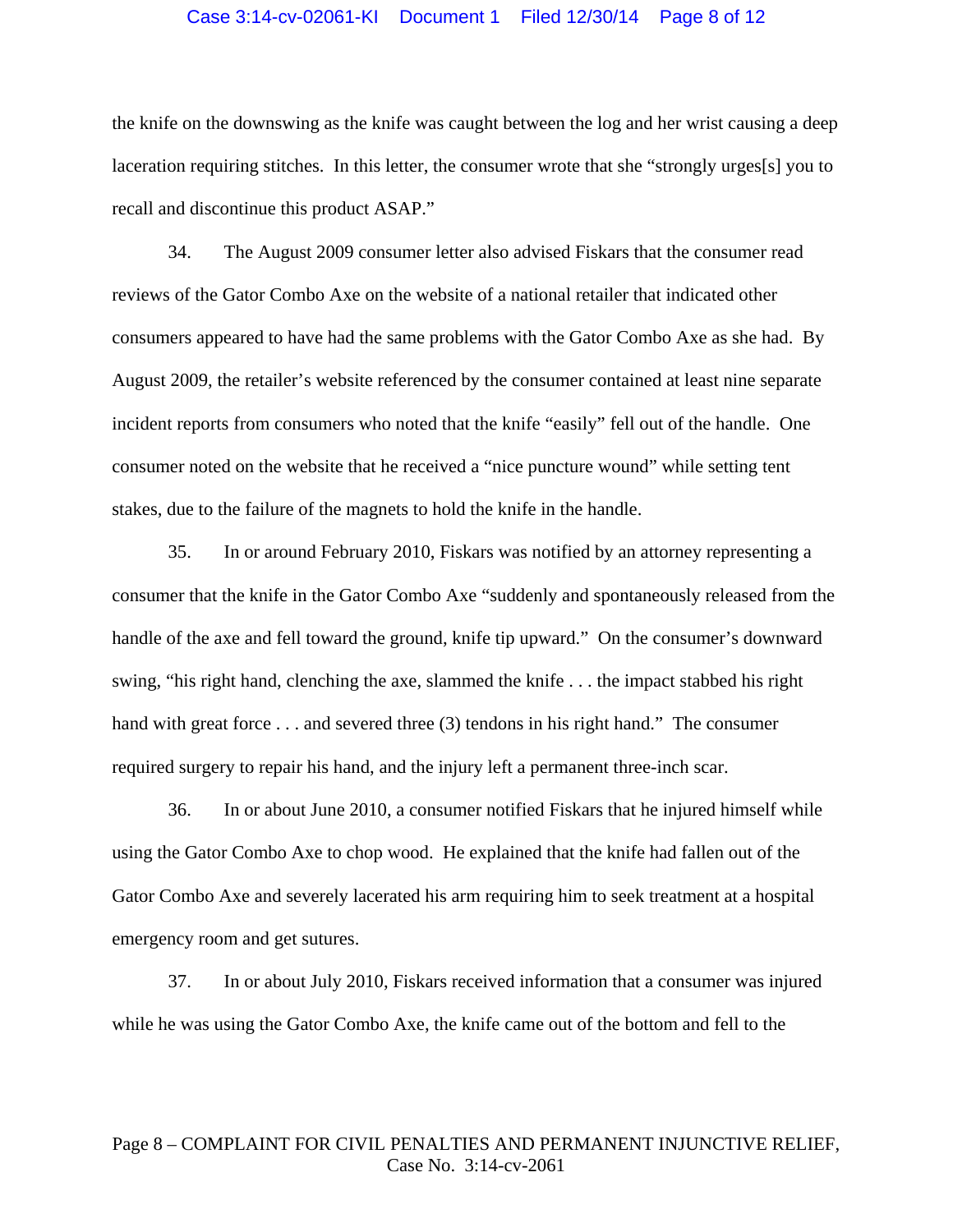### Case 3:14-cv-02061-KI Document 1 Filed 12/30/14 Page 9 of 12

ground, and as he finished his swinging motion the knife went directly through his wrist. The consumer had severe nerve damage and had loss of some hand use due to this incident.

38. On October 20, 2010, Fiskars submitted a report pursuant to 15 U.S.C. § 2064(b) to the Commission. This was the first time Fiskars reported any information to the Commission about the injuries caused by the knife dislodging from the Gator Combo Axe.

39. Before October 20, 2010, the Commission had not been adequately informed that the Gator Combo Axe contained a defect or defects that could create a substantial product hazard or that the Gator Combo Axe created an unreasonable risk of serious injury or death.

40. On March 23, 2011, Fiskars and the Commission issued a joint press release announcing a recall of the Gator Combo Axe and telling purchasers of the Gator Combo Axe to contact Fiskars for information on receiving a handle cap.

41. Despite Fiskars knowledge of the information about the serious risk of the knife dislodging from Gator Combo Axe causing severe injuries, at no time before October 20, 2010, did Fiskars report information to the CPSC.

42. Fiskars has not implemented and maintained a reasonable and effective program or system for complying with the reporting requirements of the CPSA and related regulations.

43. There is a reasonable likelihood that Fiskars will continue to violate the CPSA reporting requirements.

#### COUNT I

44. Paragraphs 1-43 are incorporated by reference and realleged as if set forth fully herein.

45. Well before October 2010, Fiskars had obtained information about the Gator Combo Axe—in the form of warranty calls, internal testing and review, industry-wide standards,

## Page 9 – COMPLAINT FOR CIVIL PENALTIES AND PERMANENT INJUNCTIVE RELIEF, Case No. 3:14-cv-2061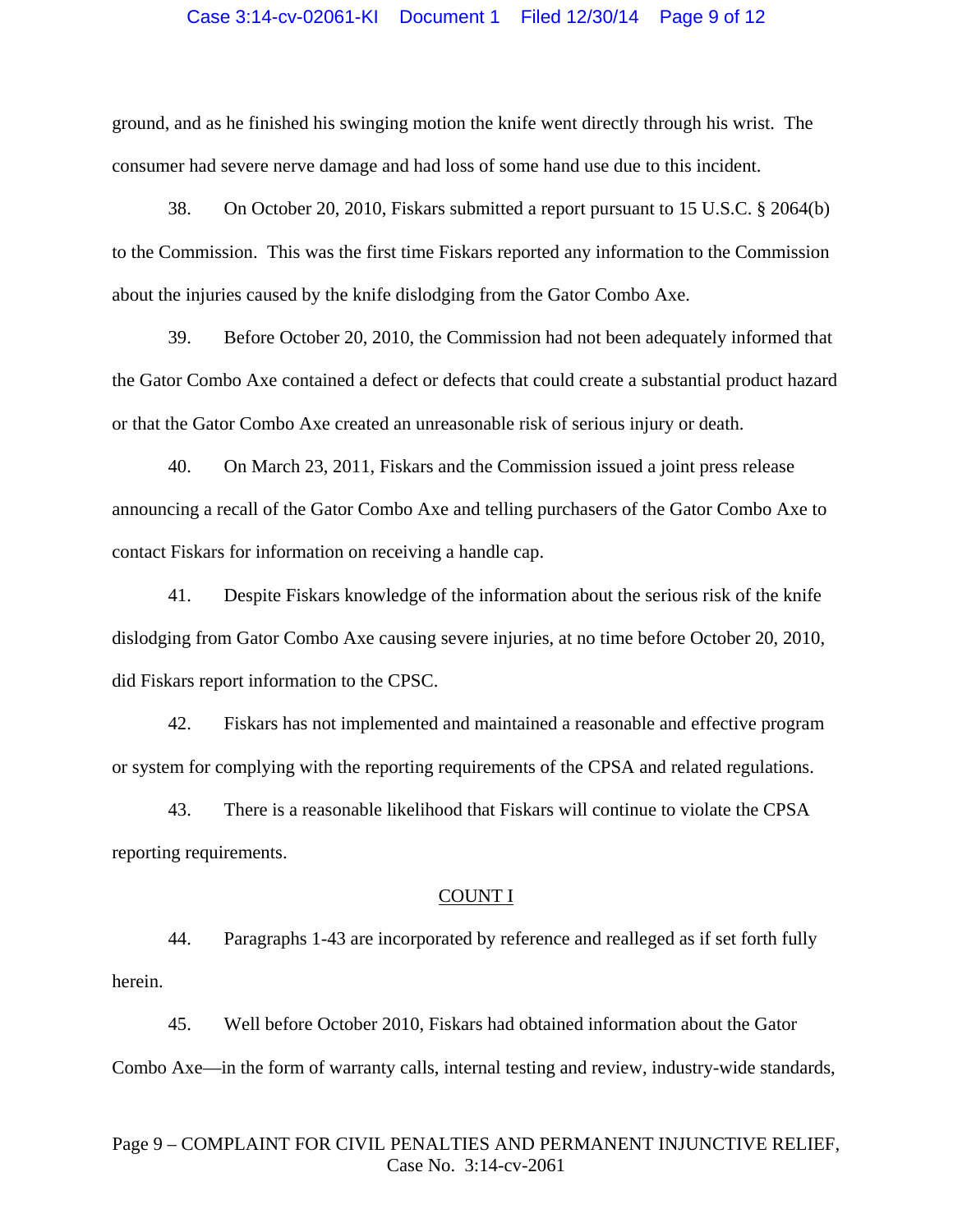### Case 3:14-cv-02061-KI Document 1 Filed 12/30/14 Page 10 of 12

and consumer reports of the knife dislodging and causing severe injuries, including lawsuits that reasonably supported the conclusion that the Gator Combo Axe contained a defect or defects, including but not limited to, a defect or defects in design, manufacturing, testing, instructions, warnings, and/or hardware that could create a substantial product hazard, *i.e.*, a defect or defects that could create a substantial risk of injury to the public.

46. Thus, Fiskars was required by 15 U.S.C. § 2064(a)(2) and (b)(3) to immediately inform the CPSC of the information it had obtained about the Gator Combo Axe, as described in the preceding paragraphs herein, regarding a defect or defects that could create a substantial product hazard.

47. From the time it obtained the information regarding a defect or defects that could create a substantial product hazard, and continuing until at least October 20, 2010, when Fiskars finally relayed the information to the CPSC, Fiskars knowingly violated 15 U.S.C. § 2068(a)(4) separately as to each Gator Combo Axe distributed in commerce by failing to timely furnish the CPSC with the required information.

#### COUNT II

48. Paragraphs 1-43 are incorporated by reference and realleged as if set forth fully herein.

49. Well before October 20, 2010, Fiskars had obtained information about the Gator Combo Axe—in the form of warranty calls, internal testing and review, industry-wide standards, and consumer reports of the knife dislodging and causing severe injuries, including lawsuits that reasonably supported the conclusion that the Gator Combo Axe created an unreasonable risk of serious injury or death.

# Page 10 – COMPLAINT FOR CIVIL PENALTIES AND PERMANENT INJUNCTIVE RELIEF, Case No. 3:14-cv-2061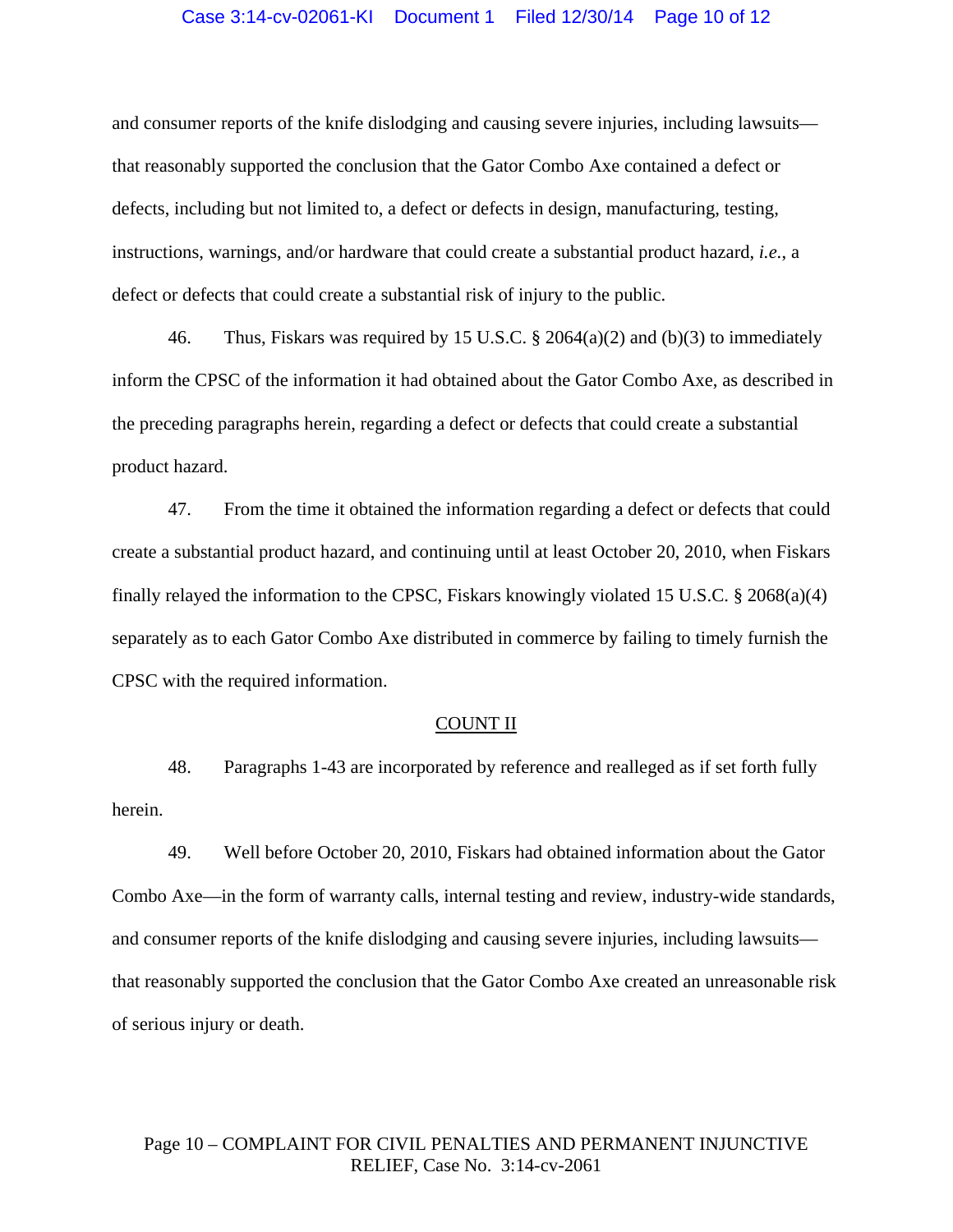### Case 3:14-cv-02061-KI Document 1 Filed 12/30/14 Page 11 of 12

50. Thus, Fiskars was required by 15 U.S.C. § 2064(b)(4) to immediately inform the CPSC of the information it had obtained about the Gator Combo Axe, as described in the preceding paragraphs herein, regarding the unreasonable risk of serious injury or death created by the Gator Combo Axe.

51. From the time it obtained the information regarding the unreasonable risk of serious injury or death and continuing until at least October 20, 2010, when Fiskars finally relayed the information to the CPSC, Fiskars knowingly violated 15 U.S.C.  $\S 2068(a)(4)$ separately as to each Gator Combo Axe distributed in commerce by failing to timely furnish the CPSC with the required information.

#### COUNT III

52. Paragraphs 1-43 are incorporated by reference and realleged as if set forth fully herein.

53. There is a reasonable likelihood that Fiskars will continue to violate the CPSA reporting requirement, warranting injunctive relief pursuant to 15 U.S.C. §§ 2064(b), 2068(a)(4) and 2071(a).

#### RELIEF REQUESTED

WHEREFORE, the United States respectfully requests that this Court:

I. Assess civil penalties against Fiskars, in accordance with 15 U.S.C. § 2069, for each separate violation and the related series of violations alleged in Counts I and II of this Complaint.

II. Award plaintiff injunctive relief against Fiskars as set forth in Count III, in accordance with 15 U.S.C. § 2071, that would: (1) require Fiskars to comply with the reporting requirements of the CPSA and its accompanying regulations; (2) assure such compliance by

# Page 11 – COMPLAINT FOR CIVIL PENALTIES AND PERMANENT INJUNCTIVE RELIEF, Case No. 3:14-cv-2061